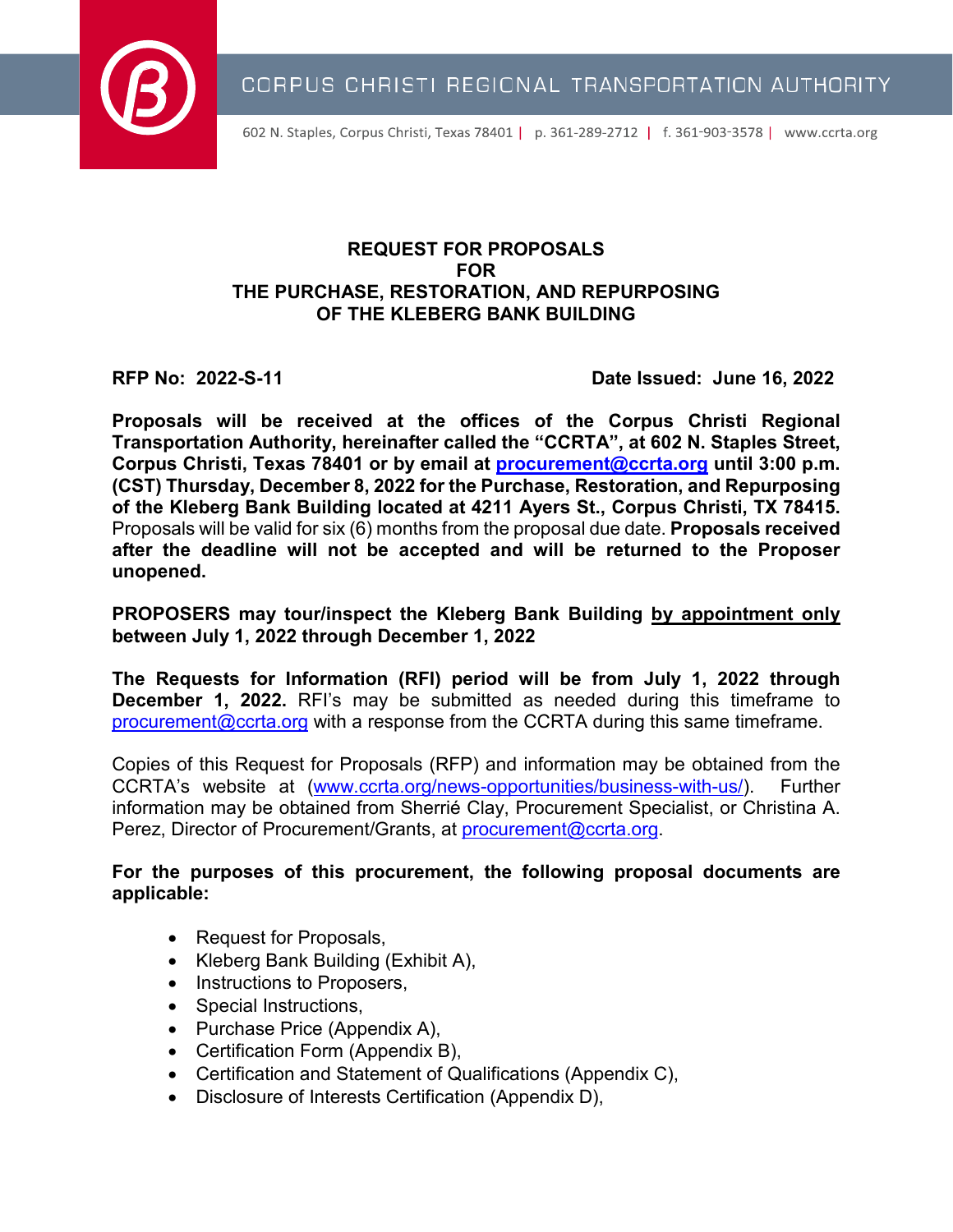- Request for Information/Exception/Approved Equals Request (Appendix E), and
- Proposal Submission Checklist (Appendix F).

# **The following documents must be signed and returned with your proposal in order for it to be considered responsive:**

# **For mailed proposal submissions, please submit as follows:**

- Proposal **One (1) original, five (5) hard copies, and one (1) electronic version in PDF format supplied on a USB Flash Drive**,
- Purchase Price (Appendix A), **(one (1) original in a separately sealed envelope),**
- Certification Form (Appendix B),
- Certification and Statement of Qualifications (Appendix C), and
- Disclosure of Interests Certification (Appendix D).

**For electronic proposal submissions, please submit by email to [procurement@ccrta.org](mailto:procurement@ccrta.org) as follows:**

- Proposal, and
- Certification Forms (Appendix B, C, and D), **(in one electronic file)**.
- Purchase Price (Appendix A), **(in a separate file)**.

#### **All electronic files should be clearly titled and submitted together in the same email.**

**Failure to provide this information may deem your firm to be non-responsive.**

**Note: Proposer's email submission must be less than 30MB. If your email submission is more than 30MB, submit your proposal via a file storage service such as drop box, hightail, etc. If you choose to submit via a file storage service, send a link to [procurement@ccrta.org](mailto:procurement@ccrta.org) for the files to be accessed.**

Only one submission of your proposal is required. If submitting your proposal by mail, **DO NOT** submit your proposal electronically by email. If submitting your proposal electronically by email **DO NOT** submit it by mail.

FIRMS must submit a proposal, and all documentation supporting the Proposal. **The Purchase Price must be submitted in a separately, sealed envelope**. Failure to provide this information may deem your proposal to be non-responsive.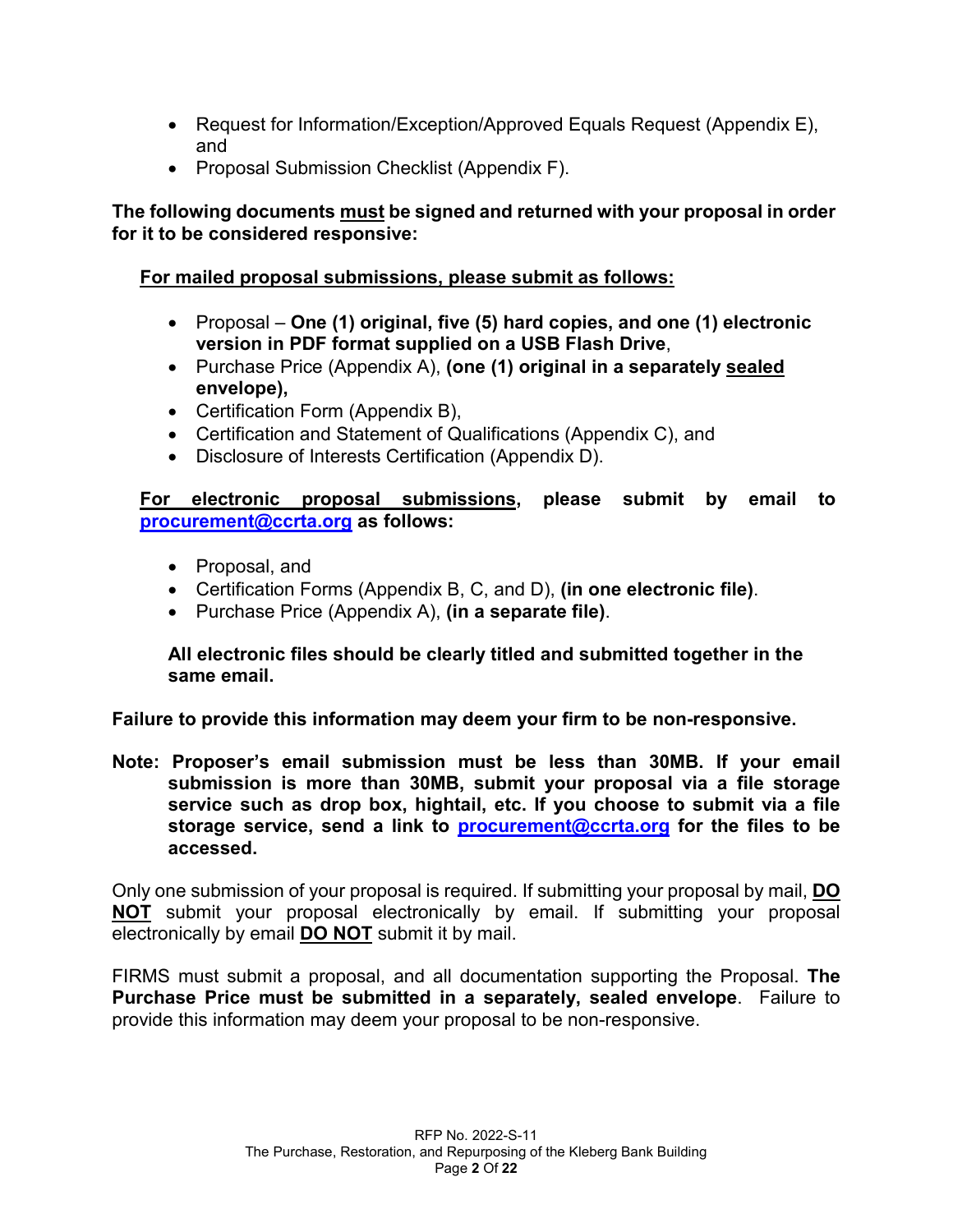# **EXHIBIT A**

# **KLEBERG BANK BUILDING**

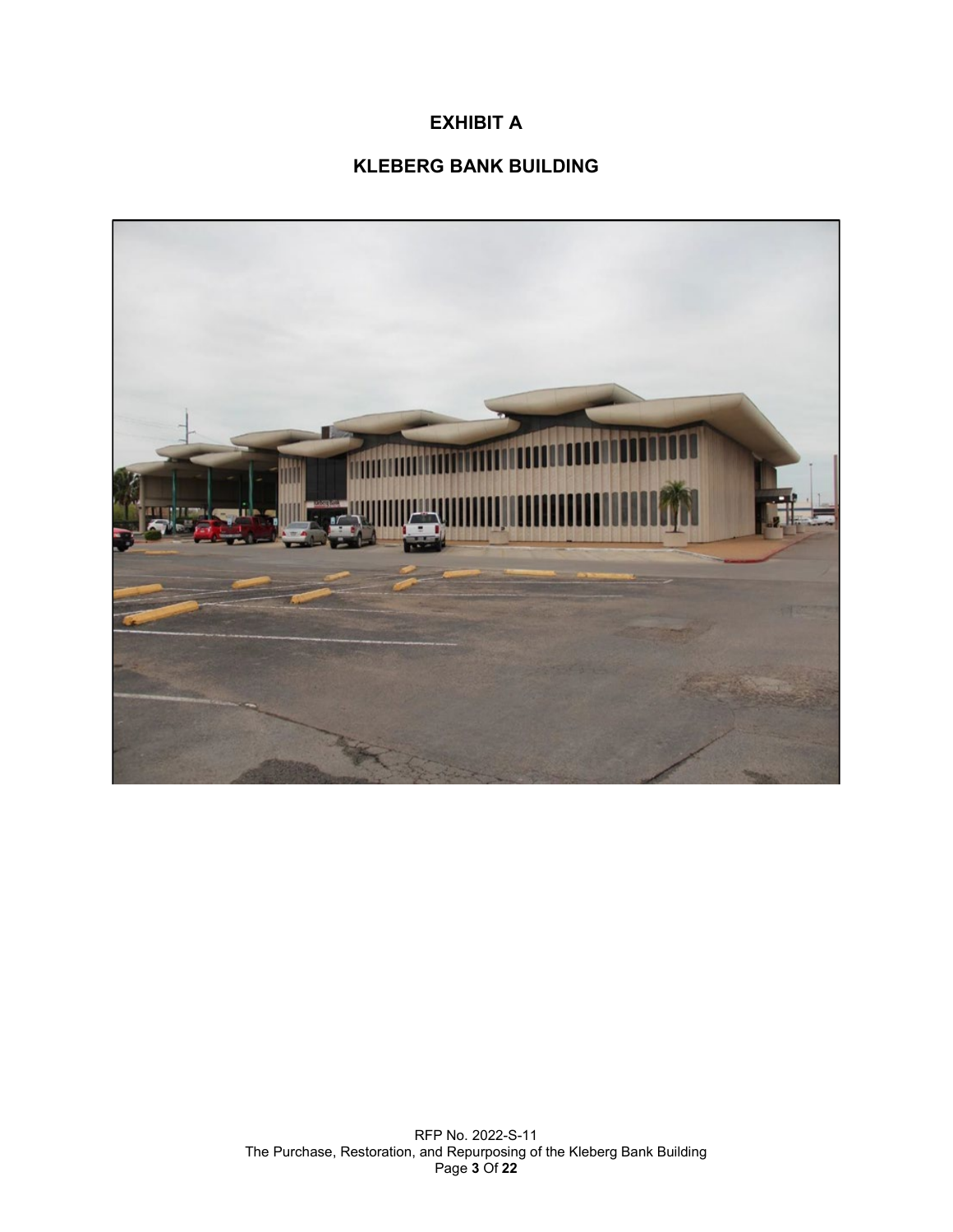#### **INSTRUCTIONS TO PROPOSERS**

#### 1. GENERAL.

The following instructions by the CCRTA are intended to afford proposers an equal opportunity to participate in this Request for Proposals. The intended result of this process is the negotiation and execution of the Purchase, Restoration and Repurposing Contract ("Contract") for the Kleberg Bank Building ("Building") located at 4211 Ayers Street in Corpus Christi, Texas 78415.

The Building includes the existing Kleberg Bank Building and the attached motor bank facility together with the land on which the facilities are located immediately east of the new transfer station ("Transfer Station") being constructed by the CCRTA. The real estate interests to be conveyed with the Building shall include driveway access to S. Port Avenue and Ayers Street and pedestrian access to the Transfer Station.

The CCRTA acquired the fee simple interest in the Building in 2017. Per the Texas Historical Commission, the Building is eligible for historic designation on the National Register of Historic Places for purposes of Section 106 of the National Historic Preservation Act (NHPA)**.** As a result, evaluation of proposals received shall include a priority for historic preservation of the exterior of the Building and retention of its distinctive architectural elements. The CCRTA would look favorably on including the motor bank facility in the proposal, however, this is **not** a requirement of a Proposal for the Building restoration and repurposing.

The new Transfer Station will replace the Port Ayers Transfer Station located at 4311 Ayers Street in Corpus Christi, Texas. As a facility within 1,500 feet of the center point of the Port Ayers Transfer Station, the Building will qualify as part of a station or terminal complex facility under Section 451.151 of the Texas Transportation Code.

#### 2. EXPLANATIONS.

Any explanation desired by a proposer regarding the meaning or interpretation of these instructions or any other proposal documents must be requested in writing to the CCRTA with sufficient time allowed for a reply to reach proposers before the submission of their proposals. Oral explanations or instructions will not be binding. Any information given to a prospective proposer concerning a Request for Proposals will be furnished to all prospective proposers as an amendment to the request if such information is necessary to proposers in submitting proposals on the request or if the lack of such information would be prejudicial to uninformed proposers.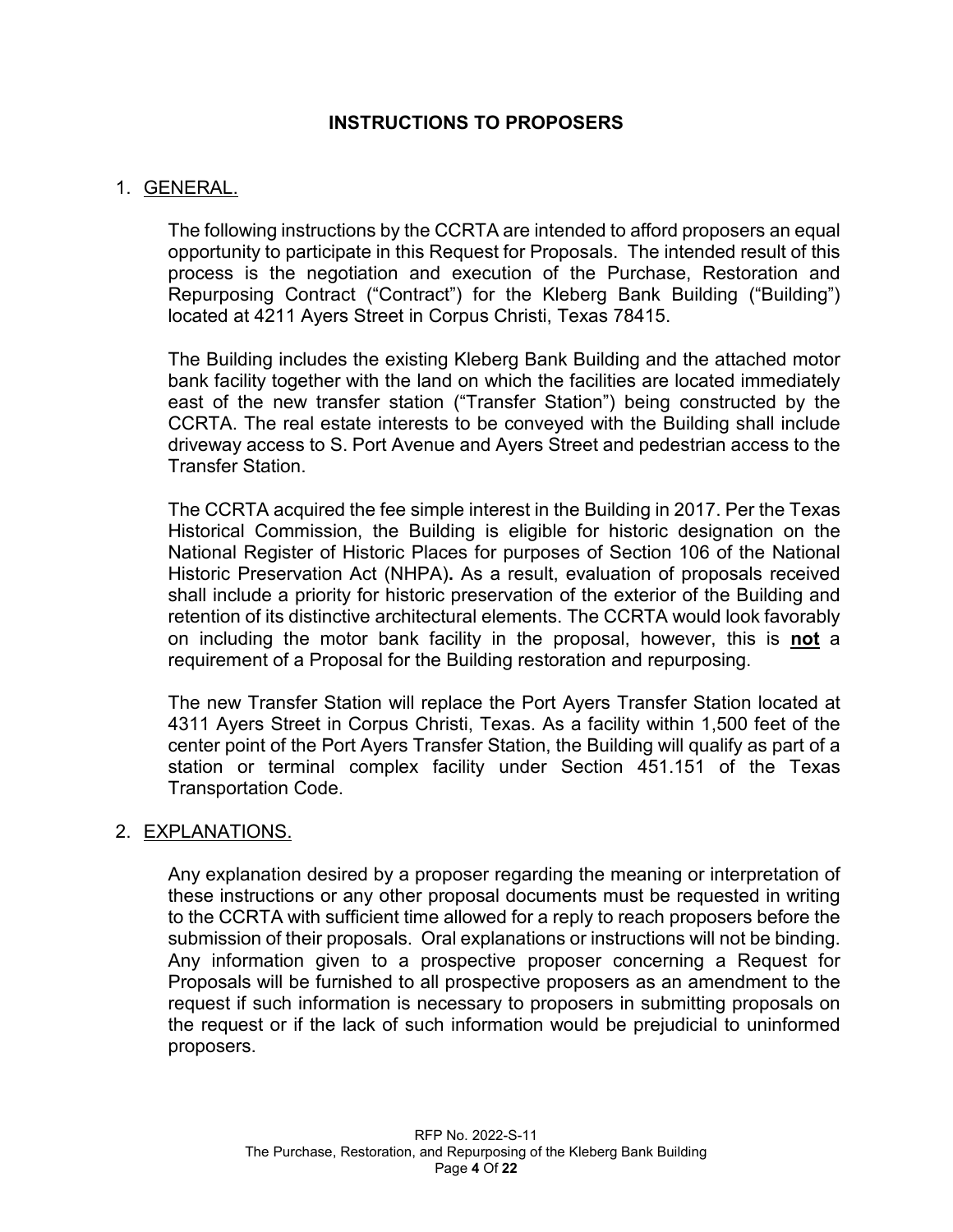#### 3. REQUEST FOR PROPOSALS PROCESS.

- 3.1 Proposers are expected to examine the Instructions and other documents in this Request for Proposals. Failure to do so will be at the proposer's risk. Proposals that are submitted on other than authorized forms or with different terms or provisions may not be considered as responsive proposals.
- 3.2 The apparent silence of the Instructions as to any detail, or the apparent omission from it of a detailed description concerning any point, shall be regarded as meaning that only the best commercial practice is to prevail. All interpretations of the Request for Proposals shall be made on the basis of this statement.
- 3.3 The CCRTA makes no representation concerning findings, information or opinions in any environmental, structural or assessment reports provided in connection with the Building. The CCRTA will not pay for any professional services associated with creating, preparing, submitting or carrying out any Proposal in response to the Request for Proposals.

#### 4. INFORMATION REQUIRED.

- 4.1. Each proposer shall furnish the information required by the Request for Proposals. Erasures or other changes must be initialed by the person signing the documents. Proposals signed by an agent are to be accompanied by evidence of his authority unless such evidence has been previously furnished to the CCRTA.
- 4.2. Only signed, written proposals specifically accepting responsibility for meeting the objectives and requirements specified in the Request for Proposals will be considered. The cover letter must bear the signature of a person duly authorized to legally commit for the proposer. All costs of proposal preparation will be borne by the proposer.

# 5. **SUBMISSION OF PROPOSALS**.

5.1. Sealed Proposals should be submitted in an envelope marked on the outside with the proposer's name and address and proposal description addressed to:

**Corpus Christi Regional Transportation Authority Staples Street Center ATTN: Procurement Department 602 N. Staples Street Corpus Christi, Texas 78401 Proposal for: RFP No. 2022-S-11 The Purchase, Restoration, and Repurposing of the Kleberg Bank Building**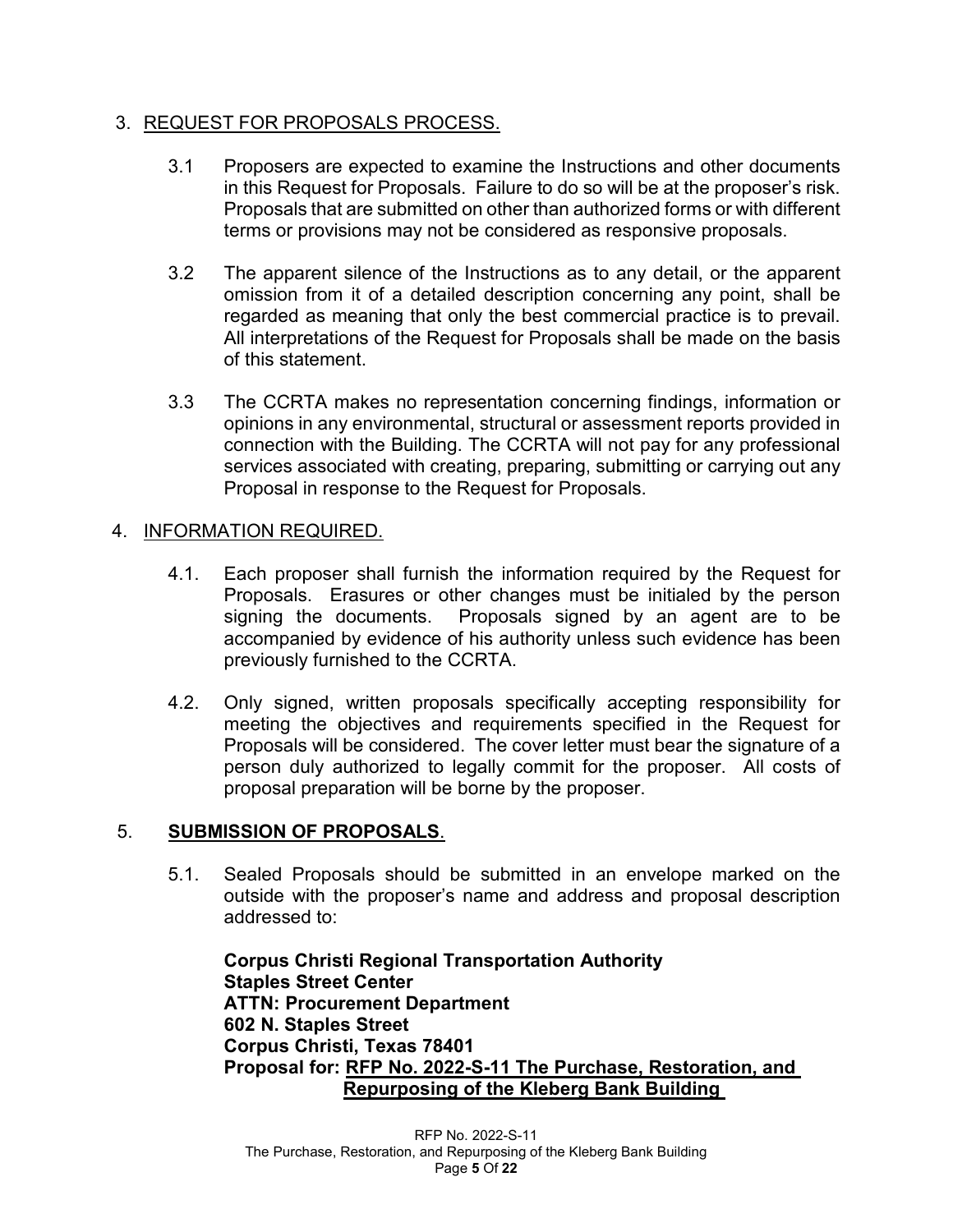**Proposal Due Date: Thursday, December 8, 2022 by 3:00 p.m. (CST)**

5.2. **The Purchase Price (Appendix A) should be submitted in a separately, sealed envelope** along with the Proposal. Proposals must be submitted in sufficient time to be received and time-stamped at the above location on or before the published proposal date and time shown on the Request for Proposals. Proposals received after the published time and date cannot be considered. Any proposals which are mislabeled or do not indicate the proposer's name or address as required above may be opened by the CCRTA solely for the purpose of identifying the proposer for return of the proposal.

**For electronic submission of your proposal, please email your proposal to [procurement@ccrta.org](mailto:procurement@ccrta.org) before the proposal submission deadline.** 

**Note: Proposer's email submission must be less than 30MB. If your email submission is more than 30MB, submit your proposal via a file storage service such as drop box, hightail, etc. If you choose to submit via a file storage service, send a link to procurement@ccrta.org for the files to be accessed.**

Proposers are to choose one submission option. If submitting by mail, **DO NOT** submit electronically. If submitting electronically, **DO NOT** submit by mail.

#### 5.3. **Schedule**

Proposals shall be governed by the following schedule:

- **June 16, 2022 - RFP Issued** Proposal documents are available at the CCRTA Website: <http://ccrta.org/business-with-ccrta.html>
- **July 1, 2022 through December 8, 2022 - Kleberg Bank Building Tours/ Inspections Scheduled by Appointment only** Email [procurement@ccrta.org](mailto:procurement@ccrta.org) to request an appointment.
- **July 1, 2022 through December 1, 2022 – Request for Information Due**

Written Requests for Information (Appendix E) may be submitted as needed during this timeframe. Please submit **one** form for **each** Request for Information. Request for Information must be emailed to [procurement@ccrta.org,](mailto:procurement@ccrta.org) or received via mail at the CCRTA's Staples Street Center, Attn: Procurement Department, at 602 N. Staples Street, Corpus Christi, Texas 78401.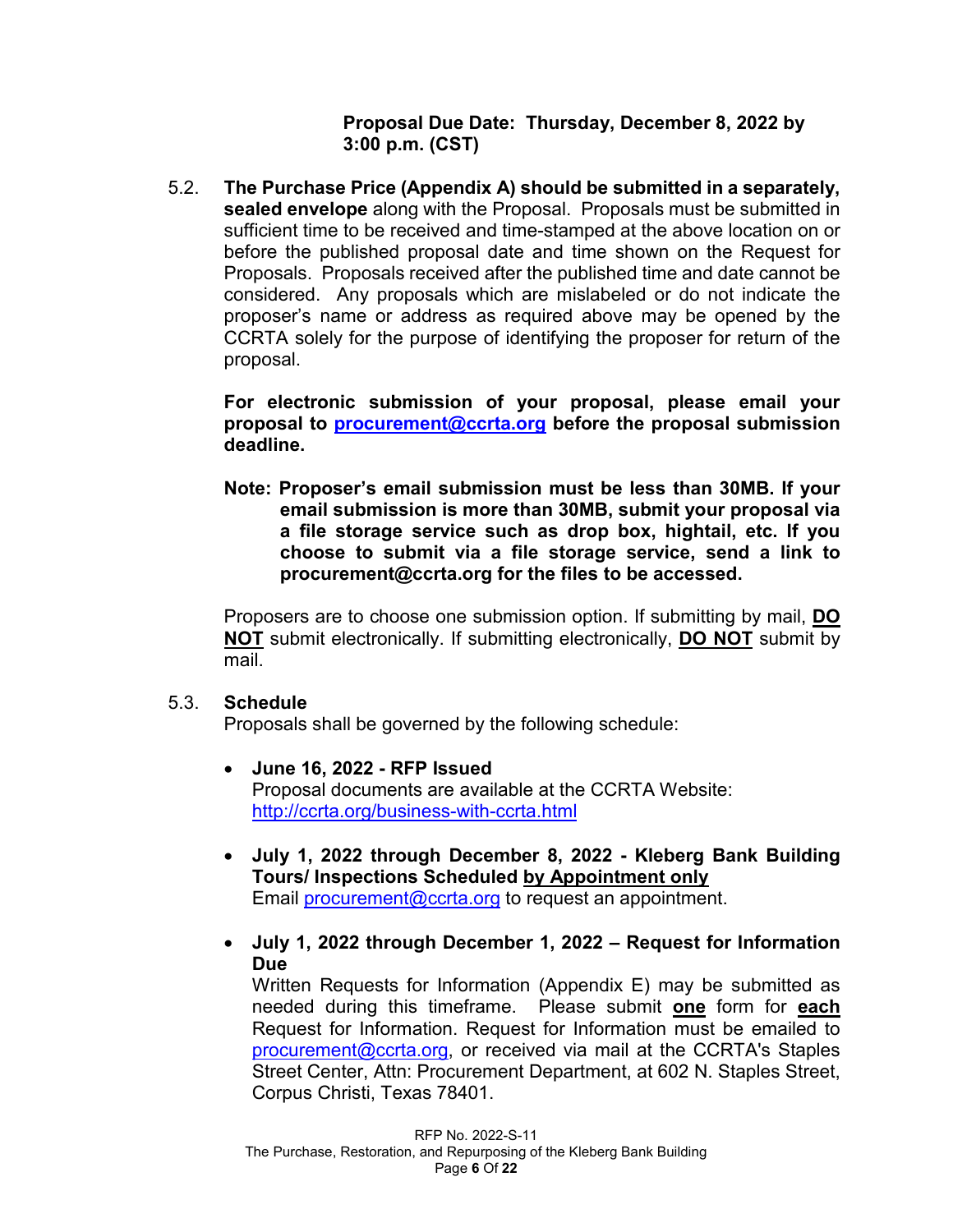• **July 1, 2022 through December 1, 2022 – The CCRTA' s Response to Request for Information Due**

Responses will be posted as an addendum to the CCRTA's website at [www.ccrta.org/news-opportunities/business-with-us/.](http://www.ccrta.org/news-opportunities/business-with-us/)

#### • **December 8, 2022 - Proposals Due**

Written proposals are due no later than 3:00 p.m. (CST). All proposals must be received at the CCRTA's Staples Street Center located at 602 N. Staples St., Corpus Christi, Texas 78401 or emailed to [procurement@ccrta.org](mailto:procurement@ccrta.org) prior to the deadline.

#### • **December 8, 2022 – Proposal Closing**

The Proposal Closing will be held at 3:30 p.m. (CST) on Thursday, December 8, 2022 in the CCRTA's Boardroom located on the second floor of the Staples Street Center at 602 N. Staples St., Corpus Christi, Texas 78401. To attend the Proposal Closing remotely, please submit a login request to [procurement@ccrta.org](mailto:procurement@ccrta.org) by 12:00 p.m. (CST) Thursday, December 8, 2022.

#### • **January 4, 2023 – Contract Awarded (Tentative)**

The CCRTA's Board of Directors will meet to award a Contract to the successful Proposing firm(s).

#### 6. MODIFICATION OR WITHDRAWAL OF PROPOSALS.

Proposals may be modified or withdrawn by written or email notice received by the CCRTA prior to the exact hour and date specified for receipt of proposals. A proposal may also be withdrawn in person by a proposer or an authorized representative prior to the proposal deadline; provided the proposer's identity is made known and he or she signs a receipt for the proposal.

#### 7. OPENING PROPOSALS.

All proposals shall be opened by the CCRTA as soon after the proposal deadline as is reasonably practicable. Information submitted in response to the Request for Proposals shall not be released by the CCRTA during the proposal evaluation process or prior to Contract award. Proposers are advised that the CCRTA may be required to release proposal information, other than trade secrets, after Contract award.

**Proposers are welcome to attend the Proposal Closing on Thursday, December 8, 2022 at 3:30 p.m. (CST) located on the second floor of the CCRTA's Staples Street Center located at 602 N. Staples Street, Corpus Christi, TX 78401. To attend the Proposal Closing via GoToMeeting, please submit a login request to [procurement@ccrta.org](mailto:procurement@ccrta.org) by 12:00 p.m. (CST),**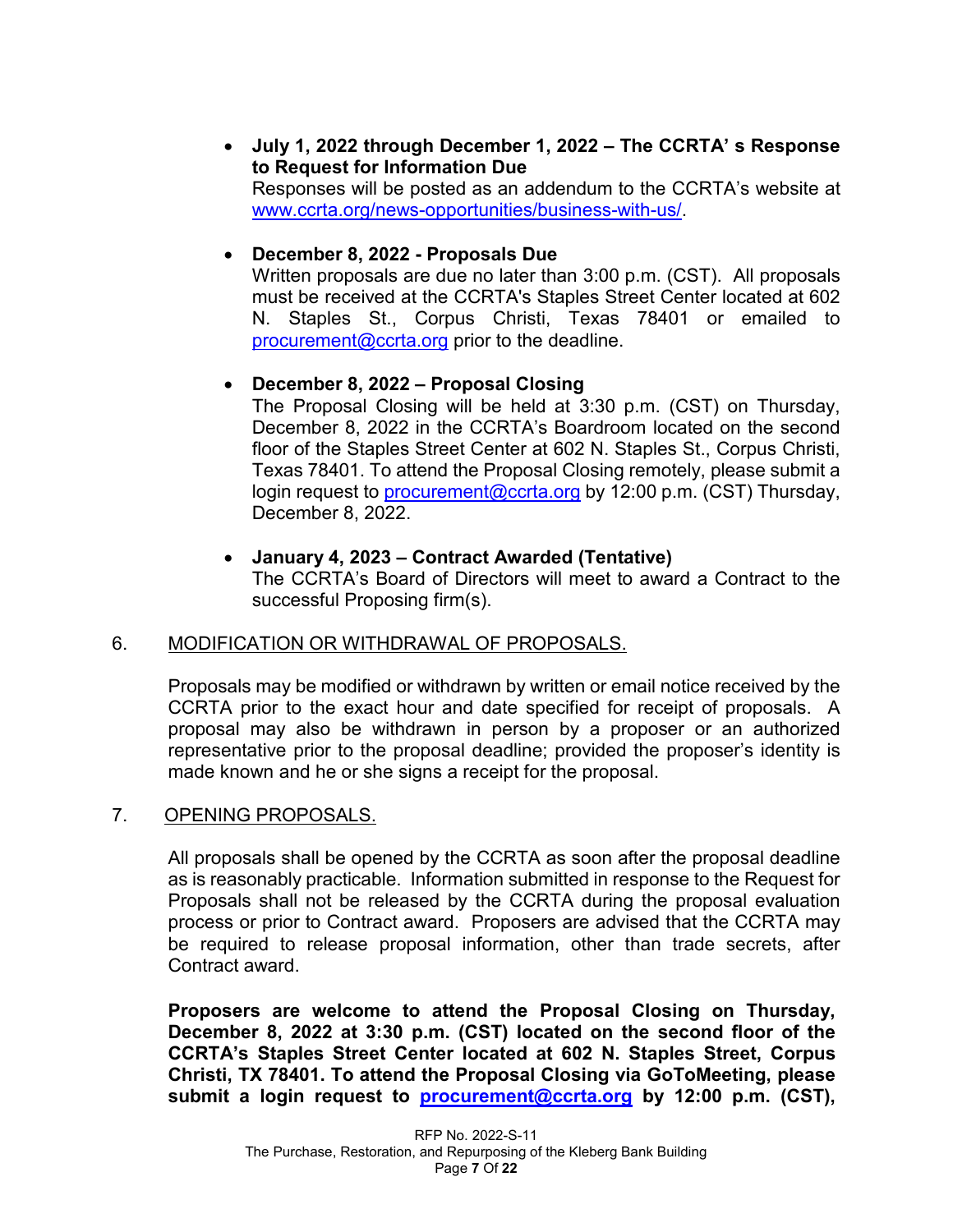**Thursday, December 8, 2022. Only the names of the Proposing Firms that submitted proposals will be announced. The Purchase Price will not be opened.**

#### 8. EVALUATION FACTORS.

- 8.1. The CCRTA will award a contract based upon the criteria set forth in the Request for Proposals.
- 8.2 Proposals will be considered only from firms that have sufficient financial support if awarded a Contract. In making the award, the CCRTA may consider any evidence of the financial ability of a proposer.

#### 9. ELIGIBILITY FOR AWARD.

- 9.1. In order for a proposer to be eligible for award of the Contract, the proposal must be responsive to the Request for Proposals and the CCRTA must be able to determine that the proposer is responsible to perform the Contract satisfactorily.
- 9.2. Responsive proposals are those complying with all material aspects of the Request for Proposals. Proposals which do not comply with all the terms and conditions of the Request for Proposals will be rejected as nonresponsive.
- 9.3. Responsible proposers at a minimum must:
	- 9.3.1 Have adequate financial resources or the ability to obtain such resources as required during the performance of the Contract;
	- 9.3.2 Have a satisfactory record of past performance;
	- 9.3.3 Have necessary management and technical capability to perform;
	- 9.3.4 Be otherwise qualified and eligible to acquire the property under applicable federal, state, county, or municipal laws and regulations.
- 9.4. A proposer may be requested to submit written evidence verifying that it meets the minimum criteria necessary to be determined a responsible proposer. Refusal to provide requested information shall result in the proposer being declared not responsible, and the proposal shall be rejected.
- 9.5. A proposer may be requested to submit written evidence verifying that it meets the minimum criteria necessary to be determined a responsible proposer. Refusal to provide requested information shall result in the proposer being declared not responsible, and the proposal shall be rejected.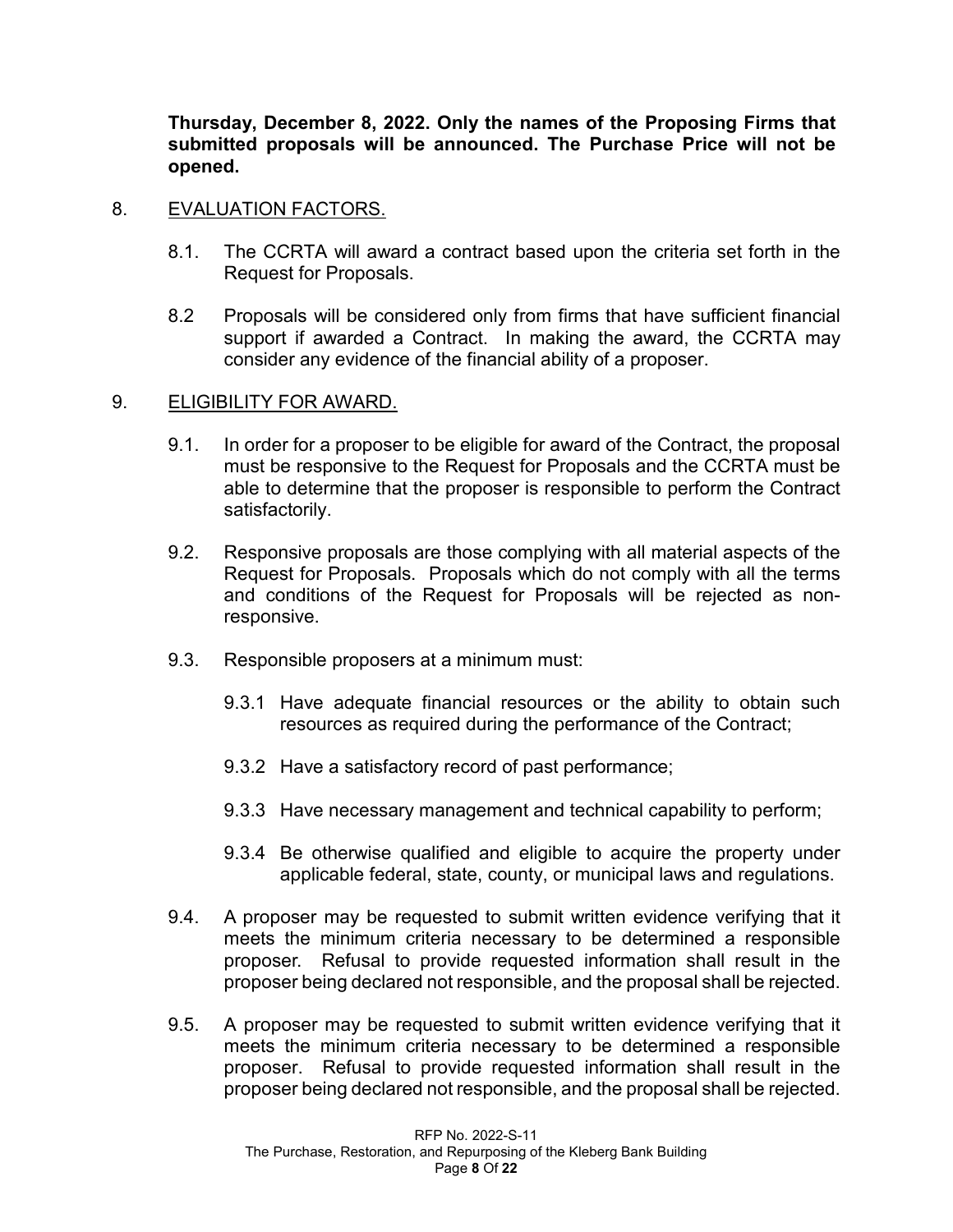#### 10. RESERVATION OF RIGHTS.

The CCRTA expressly reserves the right to:

- 10.1. Reject or cancel any or all proposals;
- 10.2. Waive any defect, irregularity or informality in any proposal or proposal procedure;
- 10.3. Waive as an informality, minor deviations from the requirements if it is determined that Purchase Price is higher and the purpose of the restoration is accomplished;
- 10.4. Extend the proposal due date; or
- 10.5. Reissue a Request for Proposals;
- 10.6. The CCRTA reserves the right to retain all proposals submitted. The selection or rejection of a proposal does not affect this right; and
- 10.7. The CCRTA reserves the right to negotiate a Contract with the proposer having the best evaluation as determined by the CCRTA. No award will be made automatically based upon the highest price or based solely on the proposal submitted. The CCRTA additionally reserves the right to suspend negotiations with the first proposer should it not progress in a manner satisfactory to the CCRTA and commence negotiations with the next best rated proposer.

#### 11. ACCEPTANCE.

Acceptance of a proposer's offer will be by the execution and delivery of the final, definitive terms of the Contract by the CCRTA. Closing of the purchase of the Building, together with the real estate and easements included with the Building, shall be completed pursuant to the terms of the Contract.

#### 12. PROTESTS.

In the event that a proposer desires to protest any procedure, the proposer should present such protest, in writing, to the CCRTA Chief Executive Officer within five (5) business days following the proposal due date. The protest shall state the name and address of the protestor, refer to the RFP number and description of the Request for Proposals, and contain a statement of the grounds for protest and any supporting documentation.

#### 13. EQUAL OPPORTUNITY.

Proposers are expected to comply with the equal opportunity laws of the United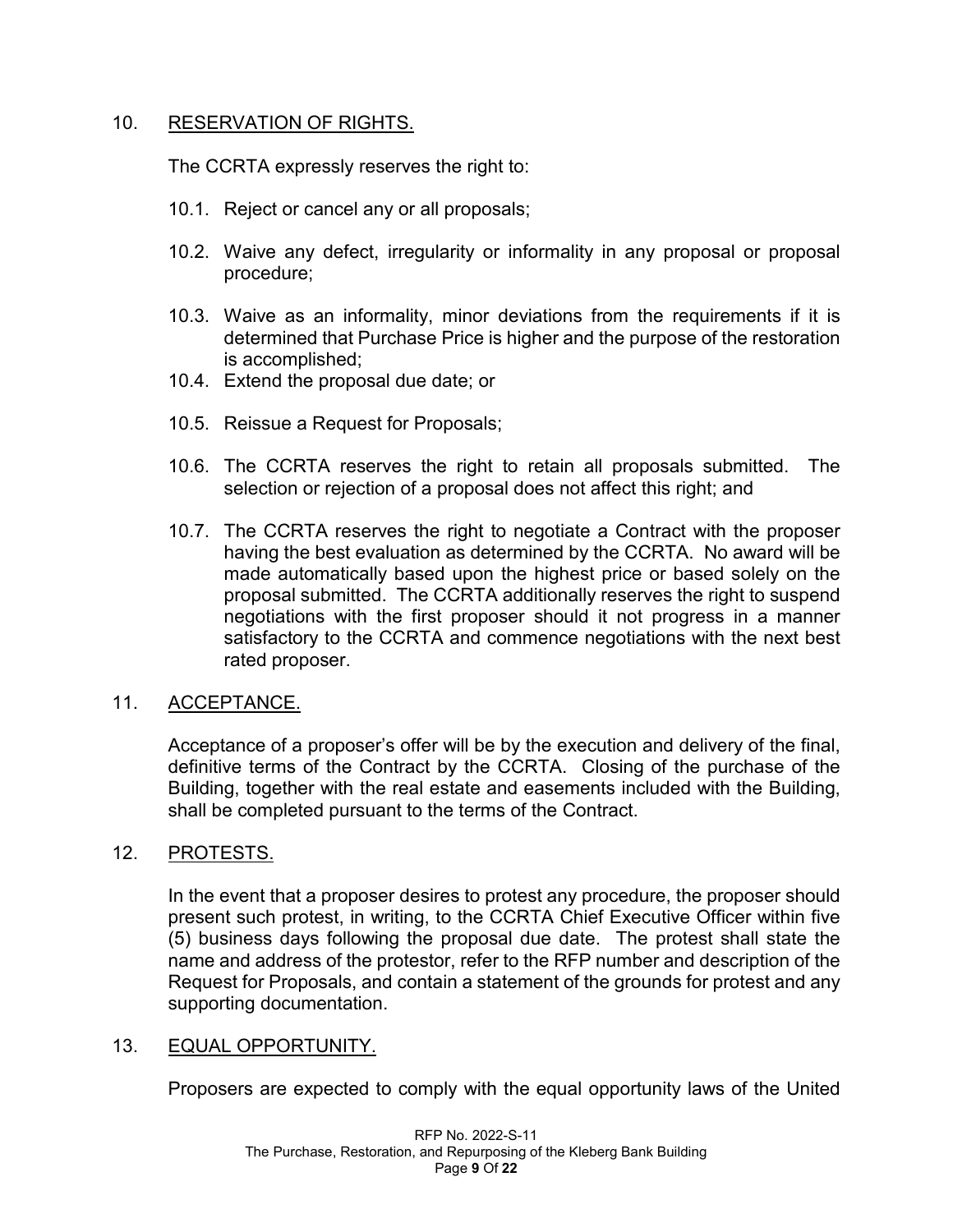States, the State of Texas and the City of Corpus Christi.

#### 14. SINGLE PROPOSAL.

In the event a single proposal is received, the CCRTA will evaluate the proposal and conduct a price analysis of the proposed purchase price and make the award by negotiation or reject the proposal and re-issue a new Request for Proposals. A price analysis is the process of examining the proposal and determining a purchase price based on available market information.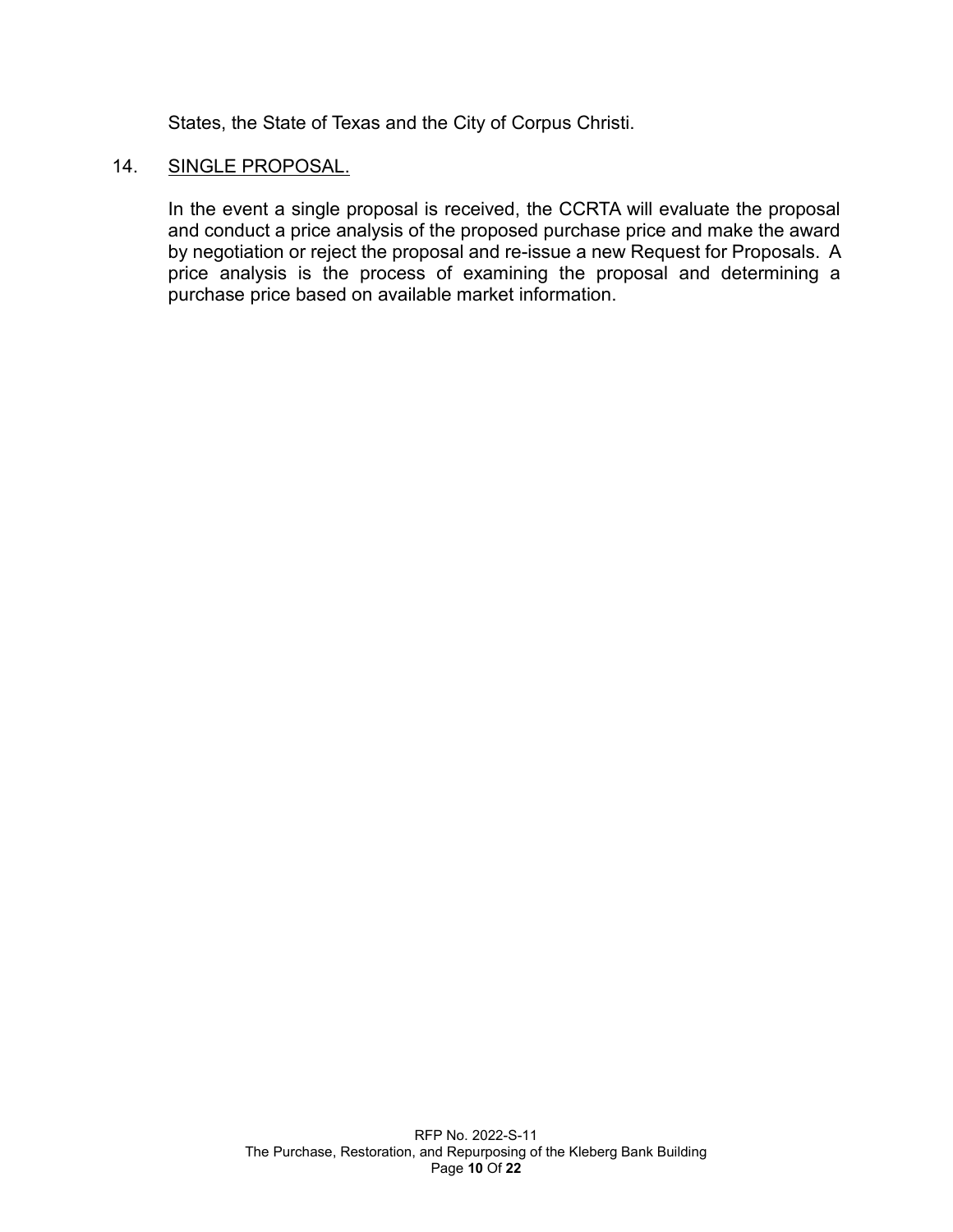#### **SPECIAL INSTRUCTIONS**

#### **1.0 GENERAL**

#### **1.1 Introduction and Scope**

The Corpus Christi Regional Transportation Authority (CCRTA) is seeking proposals from firms interested in the Purchase, Restoration, and Repurposing of the Kleberg Bank Building.

To enhance comparability, proposal elements must be addressed in the informational sequence noted below:

- Cover Letter,
- Restoration Plan,
- Financial Arrangements,
- Experience, and
- Purchase Price.

Proposers must submit (1) original and five (5) hard copies of their proposal, which must be concise and straightforward, and one (1) electronic version in PDF format supplied on a USB Flash Drive.

Proposers may instead choose to submit their proposal electronically by email to [procurement@ccrta.org.](mailto:procurement@ccrta.org)

All proposals must be submitted before the deadline in the solicitation and addressed with the information as noted in the "Instructions to Proposers," Section 5.

#### **1.2 Proposal Elements**

**The proposal contents shall include:**

#### **Cover Letter**

Include appropriate introductory and contact information including the name of the firm's principle liaison.

# **Section 1 – Restoration Plan (25 points)**

State in precise terms your plans for the purchase, restoration and repurposing of the Kleberg Bank Building including conceptual plans. The Restoration Plan should also include a timetable for completion of the work. The CCRTA may include in the Contract a right to repurchase the

RFP No. 2022-S-11 The Purchase, Restoration, and Repurposing of the Kleberg Bank Building Page **11** Of **22**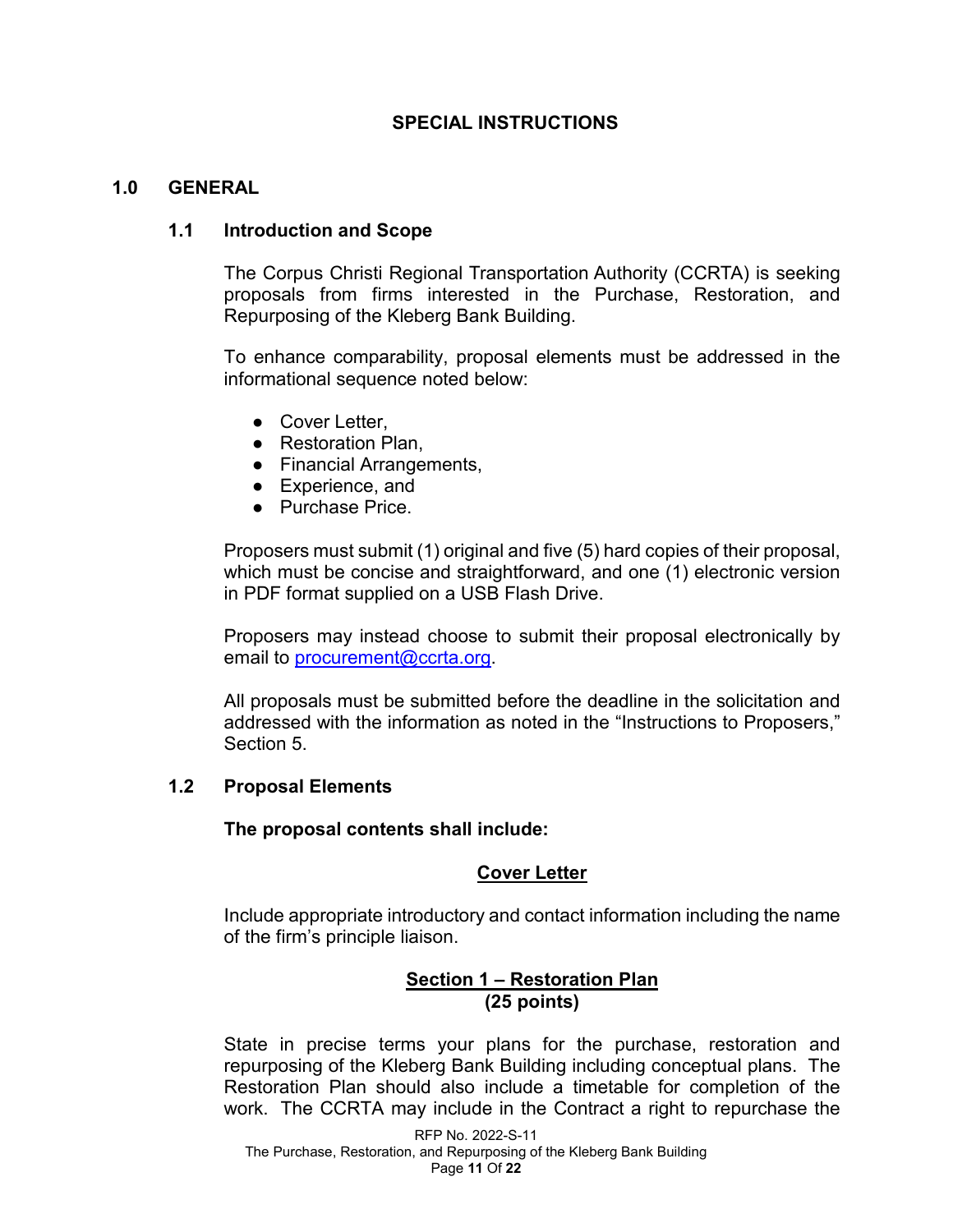Building for the stated Purchase Price in the event that the Proposer does not complete the restoration plan within the agreed time; therefore, the timetable might include the best plan and also a "not to exceed" timetable for such purpose.

#### **Section 2 – Financial Arrangements (25 points)**

Identify the sources and amounts of the financing required for the restoration and repurposing plan, including equity sources, any applicable tax credits and loans. Financial commitment letters should be included, if available, in order to maximize the points in this area.

#### **Section 3 – Experience (20 points)**

List and describe prior experiences in similar restorations with an emphasis on recent work. The prior experiences of the principals of the proposer should be clearly distinguished.

#### **Section 4 – Purchase Price (Appendix A) (30 Points)**

Points will be awarded based on overall highest price.

# **2.0 EVALUATION CRITERIA**

**2.1** The CCRTA will review all proposals for completeness. Those proposals found incomplete or failing to address the needs of the CCRTA as stated herein will not be evaluated. Those proposals furnished complete with all required documentation will be evaluated. **Proposers are urged to initially submit their best offer.** An award (if any) will be made to that proposer whose proposal is deemed most advantageous to and in the best interest of the CCRTA and the general public. The evaluation factors in order of importance are as follows:

| <b>Section</b> | <b>Evaluation Criteria</b>    | <b>Weight (Points)</b> |
|----------------|-------------------------------|------------------------|
|                | <b>Restoration Plan</b>       | 25                     |
| 2              | <b>Financial Arrangements</b> | 25                     |
| 3              | Experience                    | 20                     |
|                | <b>Purchase Price</b>         | 30                     |
|                | 100                           |                        |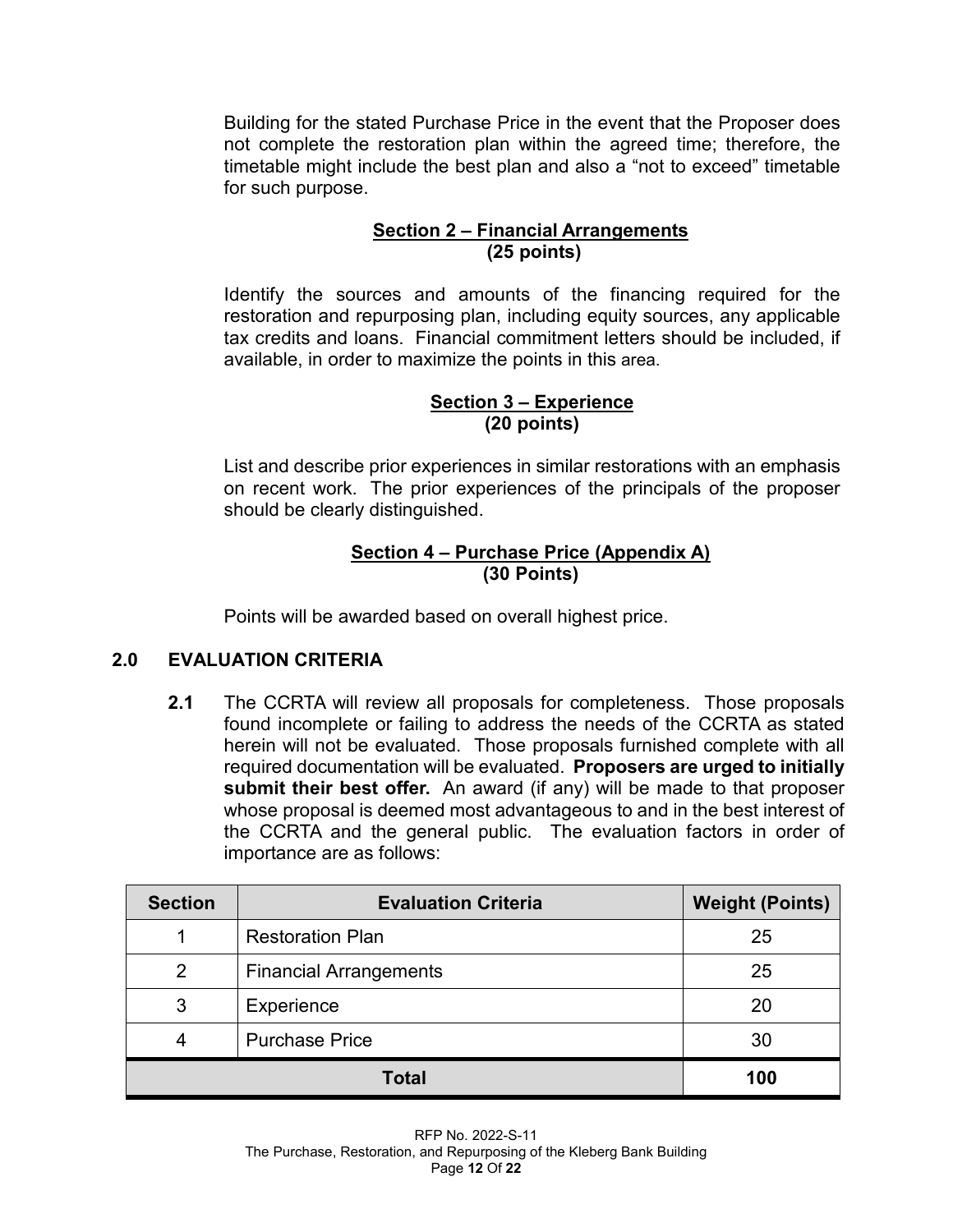**2.2** The CCRTA will first evaluate the proposals on all factors other than price. After a preliminary evaluation, the Purchase Price (Appendix A) will be opened and included in the evaluation process. Evaluation points for price will be assigned based on a highest purchase price (most points) to lowest purchase price (least points) ranking of proposed price packages. The maximum points available for purchase price is **30 points**. The CCRTA may select a proposer for the project after this review if the CCRTA feels it is in the CCRTA's best interest. The CCRTA may also evaluate each proposal for completeness and responsiveness to its needs and may request Best and Final Offers from any or all proposing firms. Otherwise, a short-list of interviewees will be established based upon the overall results. After completion of the interviews the evaluation of the proposals will be reviewed and modified as necessary.

#### **3.0 Proposal Qualification**

- **3.1** Only signed, written proposals specifically accepting responsibility for meeting the objectives and requirements specified in this RFP will be considered.
- **3.2** The cover letter must bear the signature of a person duly authorized to legally commit for the PROPOSER.

#### **3.3 Proposal Preparation**

All costs of proposal preparation will be borne by the PROPOSER.

#### **3.4 Proposal Withdrawal**

Proposals may be withdrawn either personally or by written request prior to the closing time for receipt of proposals. Thereafter, all proposals shall remain valid for a period of six (6) months from the Board approval date.

#### **4.0 Release of Information**

The CCRTA shall not release information submitted in response to this RFP during the proposal evaluation process or prior to contract award. PROPOSERS are advised that the CCRTA may be required to release proposal information, other than trade secrets, after contract award.

# **5.0 No Direct Contact with CCRTA Board Members**

Proposers are advised not to contact any Board members of the CCRTA directly in any manner during this proposal process. All communications directly with the Board should be reserved for public meetings in which this item is properly posted on the agenda. All communication regarding this RFP must be made through the Procurement Department.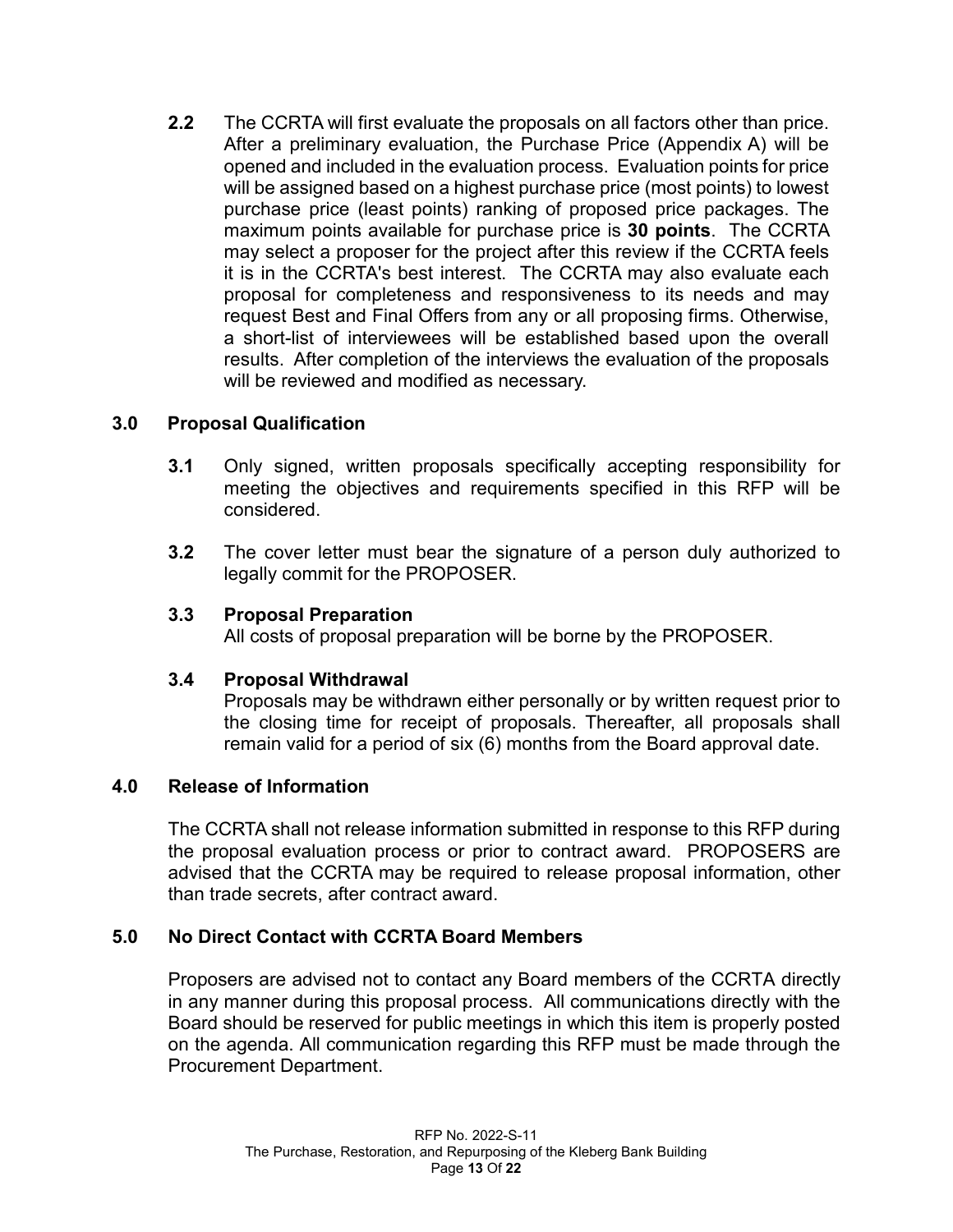# **CERTIFICATION FORMS**

**Please fill out and sign the following forms and return with your signed proposal.**

# **Do NOT Alter Any Forms. Doing so will deem your proposal as non-responsive.**

**Please fill out and sign the following form and return with your signed proposal.**

#### **Reminders:**

**Acknowledge any addendums issued on the Certification and Statement of** Qualifications (Appendix C) form.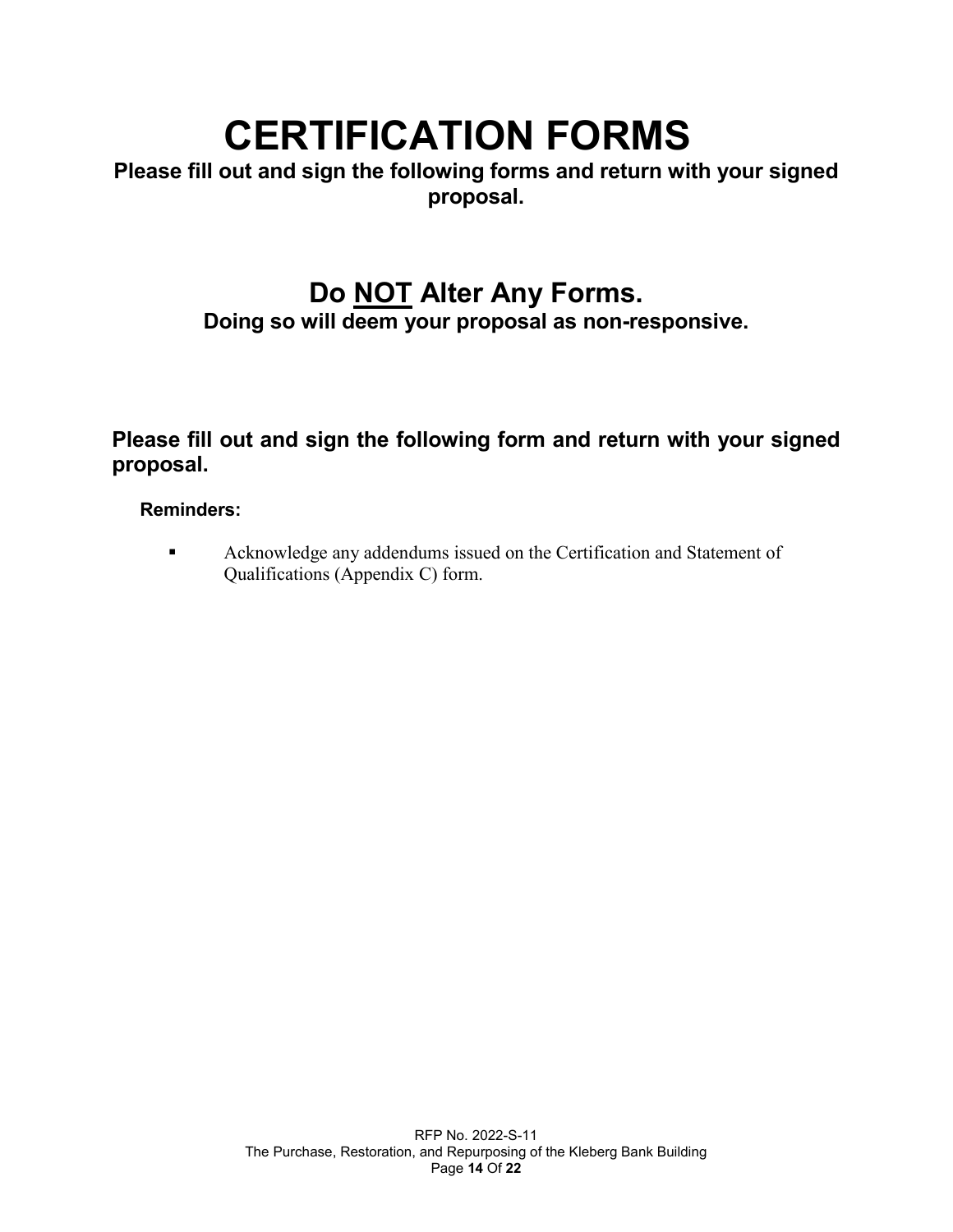#### **APPENDIX A**

#### **PURCHASE PRICE**

#### **RFP NO.: 2022-S-11 PROPOSER:** \_\_\_\_\_\_\_\_\_\_\_\_\_\_\_\_\_\_\_\_ **Purchase, Restoration, and Repurposing of the Kleberg Bank Building**

#### **INSTRUCTIONS:**

- 1. Refer to the "Special Instructions" before completing this Purchase Price (Appendix A) and quote your best price for the Purchase, Restoration, and Repurposing of the Kleberg Bank Building.
- 2. **Submit this form in a separately-sealed envelope in your proposal** to the CCRTA with the following on the outside of the separately-sealed envelope:

Purchase Price for: Kleberg Bank Building [Name of Proposer]

**Or you may submit this form electronically by email in a separate and clearly titled file to [procurement@ccrta.org](mailto:procurement@ccrta.org)** along with your proposal which must also be in a separate and clearly titled file.

**PURCHASE PRICE FOR BUILDING: \$**

**Authorized by:**

Signature **Printed Name** 

Title Date Date of the Date of the Date of the Date of the Date of the Date of the Date of the Date of the Date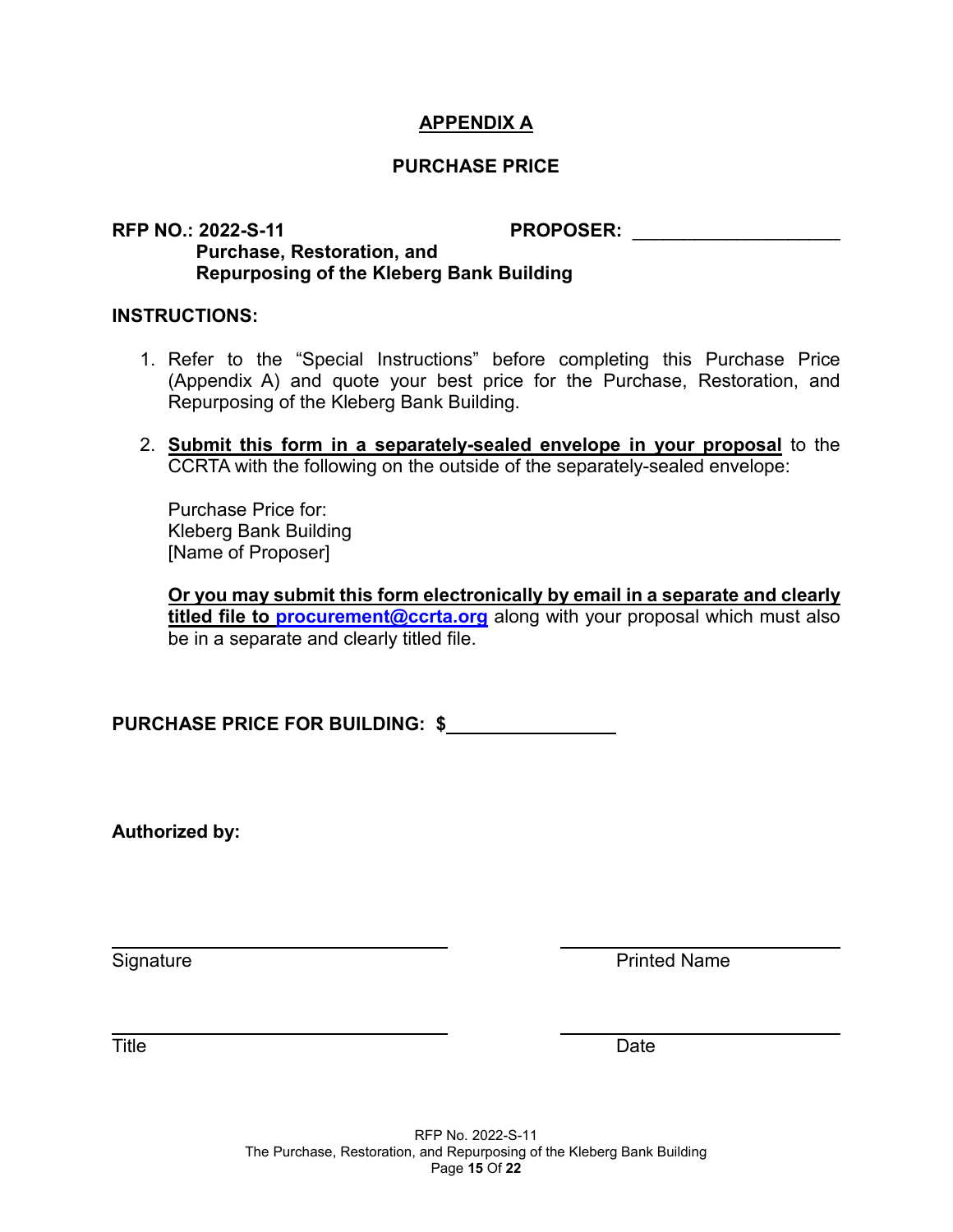#### **APPENDIX B**

#### **CERTIFICATION FORM**

In submitting this proposal, the undersigned certifies on behalf of its firm and any proposed subcontractors as follows:

**In submitting this proposal, the undersigned certifies on behalf of its firm as follows:** 

- **(1) Proposal Validity Certification: This Proposal is valid for six (6) months from the proposal submission deadline.**
- **(2) Non-Collusion Certification: The undersigned proposer has made this proposal independently, without consultation, communication, or agreement for the purpose of restricting competition as to any matter relating to this Request for Proposals with any other FIRM or with any other competitor.**
- **(3) Non-Conflict Certification: No employee, official, or member of the Corpus Christi Regional Transportation Authority's Board of Directors is or will be pecuniarily benefited directly or indirectly in this Agreement.**
- **(4) Non-Inducement Certification: The undersigned hereby certifies that neither it nor any of its employees, representatives, or agents have offered or given gratuities (in the form of entertainment, gifts, or otherwise) to any director, officer, or employee of the Corpus Christi Regional Transportation Authority with the view toward securing favorable treatment in the awarding, amending, or the making of any determination with respect to the performance of this Agreement.**

Signature **Printed Name** 

Title Date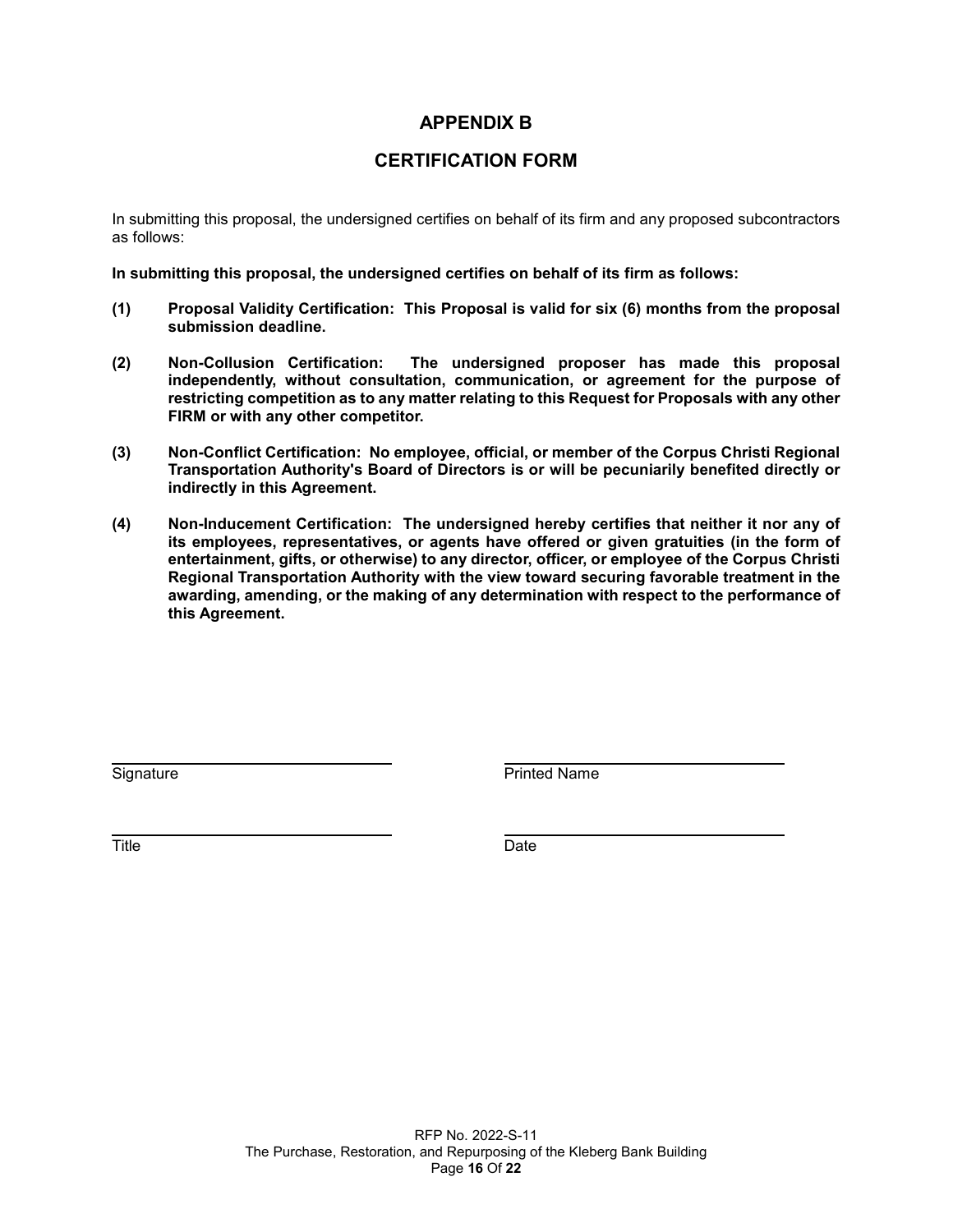# **APPENDIX C**

# **CERTIFICATION AND STATEMENT OF QUALIFICATIONS**

The undersigned BIDDER hereby further certifies that she/he has read all of the documents and agrees to abide by the terms, certifications, and conditions thereof.

| Signature:                  |                                                                                  |  |
|-----------------------------|----------------------------------------------------------------------------------|--|
|                             |                                                                                  |  |
| Title:                      | <u> 1990 - Johann John Stoff, mars and de Brasilian (b. 1980)</u>                |  |
| Firm Name:                  | <u> 1989 - Johann Stoff, amerikansk politiker (d. 1989)</u>                      |  |
| <b>Business</b><br>Address: | Street, City, State and Zip                                                      |  |
| Telephone:                  |                                                                                  |  |
|                             |                                                                                  |  |
| Firm Owner:                 |                                                                                  |  |
|                             |                                                                                  |  |
|                             | Number of years in contracting business under present name: ____________________ |  |
|                             |                                                                                  |  |
|                             | Have you ever failed to complete any work awarded to you? ______________________ |  |
|                             |                                                                                  |  |
|                             | Taxpayer ID#: ___________________________________ Date Organized: ______________ |  |
|                             |                                                                                  |  |
|                             | Is your firm considered a disadvantaged business enterprise (DBE)? _____________ |  |
|                             | If you answered yes to the DBE question, explain type. _________________________ |  |
|                             | <b>ADDENDA ACKNOWLEDGMENT</b>                                                    |  |
|                             | Receipt of the following addenda is acknowledged (list addenda number):          |  |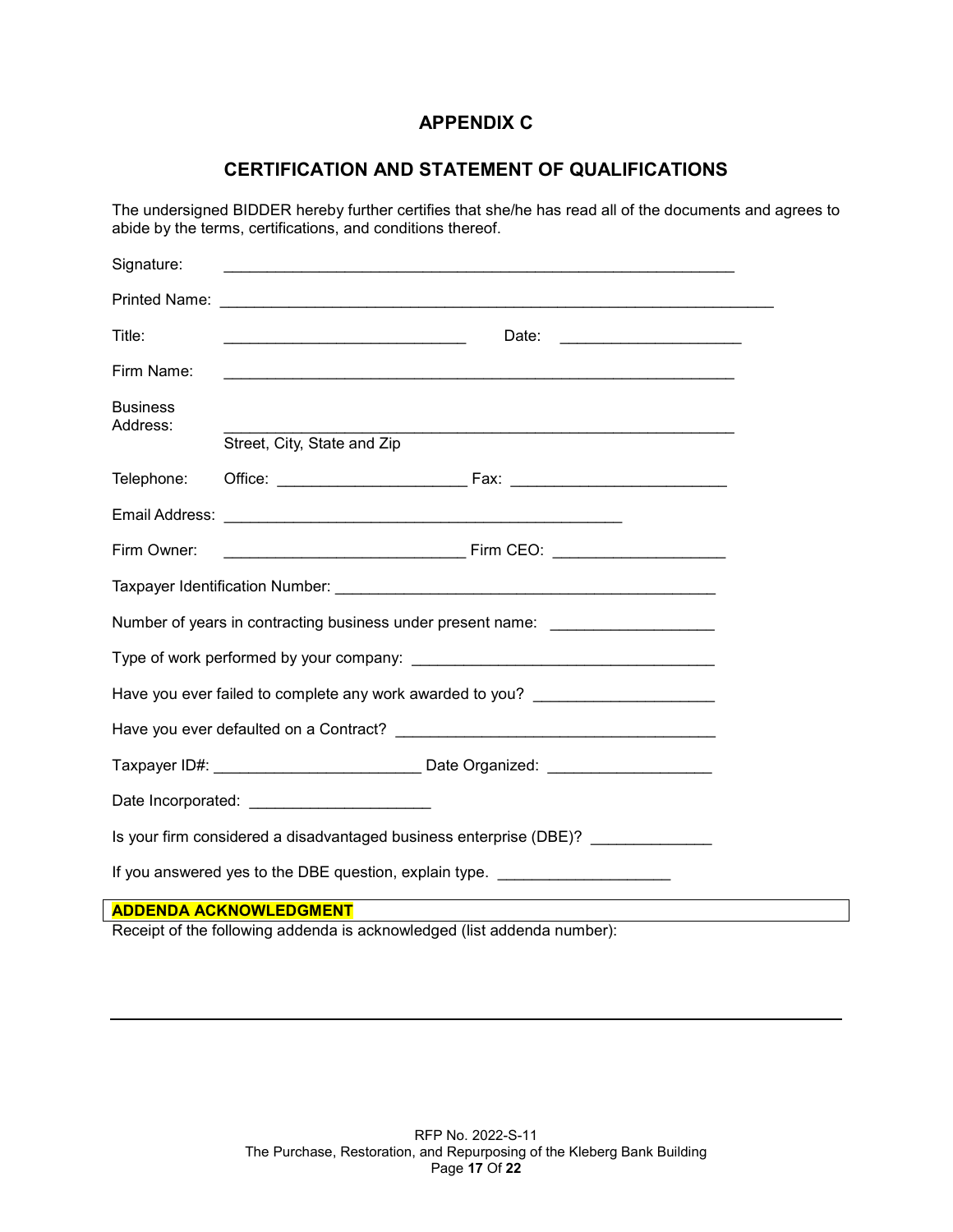#### **APPENDIX D**

#### **DISCLOSURE OF INTERESTS CERTIFICATION**

|              |                                                           | $CITY:$ $ZIP:$                                                                                                                                                            |                                |
|--------------|-----------------------------------------------------------|---------------------------------------------------------------------------------------------------------------------------------------------------------------------------|--------------------------------|
|              | FIRM is: $1.$ Corporation $\Box$<br>4. Association $\Box$ | 2. Partnership $\Box$<br>5. Other $\square$                                                                                                                               | 3. Sole Owner $\Box$           |
|              |                                                           | <b>DISCLOSURE QUESTIONS</b>                                                                                                                                               |                                |
|              |                                                           | If additional space is necessary, please use the reverse side of this page or attach separate sheets.                                                                     |                                |
| 1.           | "firm".                                                   | State the names of each "employee" of the Regional Transportation Authority having an<br>"ownership interest" constituting 3% or more of the ownership in the above named |                                |
| <b>NAME</b>  |                                                           | JOB TITLE AND DEPARTMENT (IF KNOWN)                                                                                                                                       |                                |
| 2.<br>"firm" |                                                           | State the names of each "official" of the Regional Transportation Authority having an<br>"ownership interest" constituting 3% or more of the ownership in the above named |                                |
| <b>NAME</b>  |                                                           | <b>TITLE</b>                                                                                                                                                              |                                |
| 3.           | named "firm".                                             | State the names of each "board member" of the Regional Transportation Authority<br>having an "ownership interest" constituting 3% or more of the ownership in the above   |                                |
| <b>NAME</b>  |                                                           |                                                                                                                                                                           | BOARD, COMMISSION OR COMMITTEE |
|              |                                                           |                                                                                                                                                                           |                                |
|              |                                                           |                                                                                                                                                                           |                                |

<sup>4.</sup> State the names of each employee or officer of a "consultant" for the Regional Transportation Authority who worked on any matter related to the subject of this contract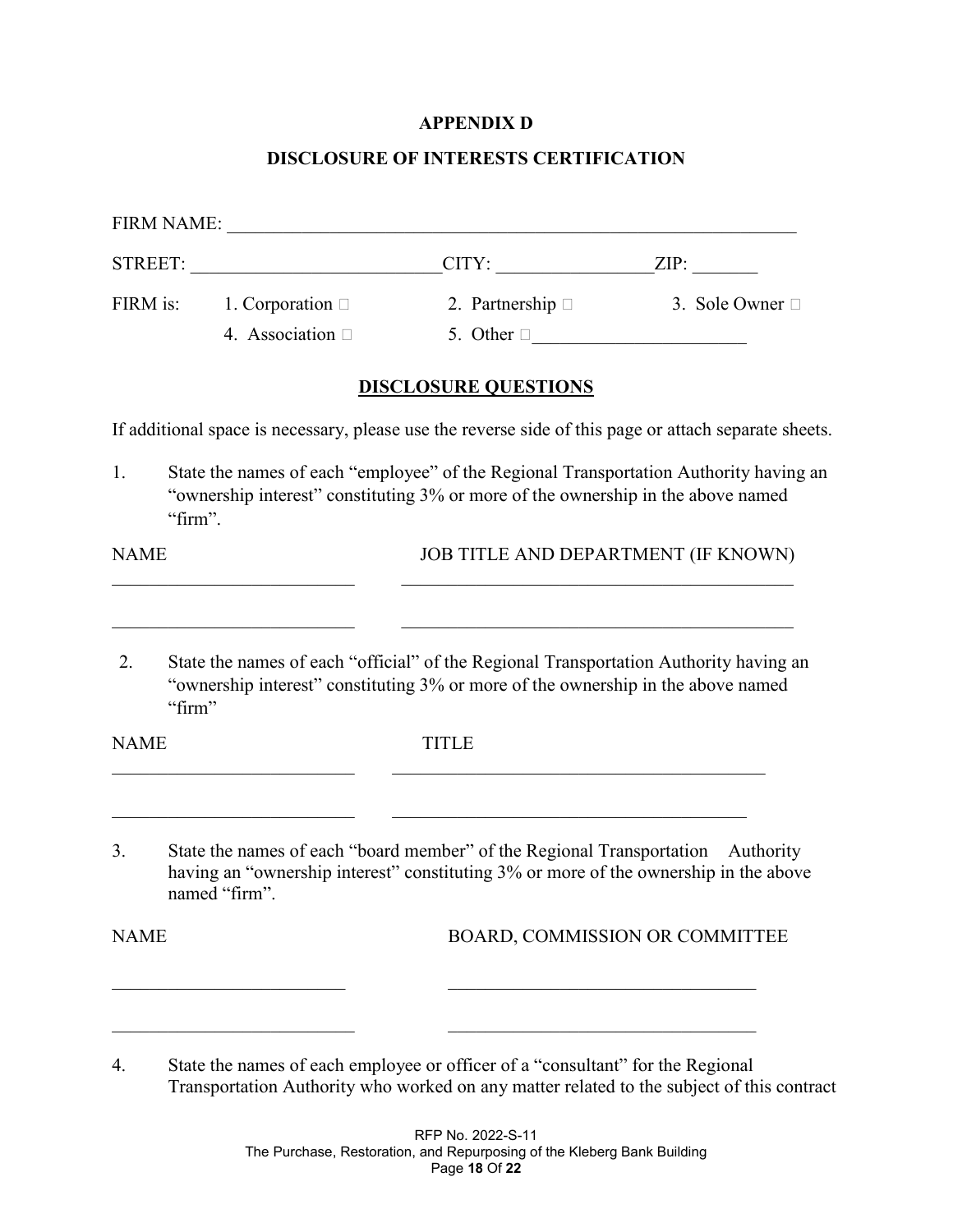and has an "ownership interest" constituting 3% or more of the ownership in the above named "firm"

NAME CONSULTANT

#### CERTIFICATE

I certify that all information provided is true and correct as of the date of this statement, that I have not knowingly withheld disclosure of any information requested; and that supplemental statements will be promptly submitted to the Regional Transportation Authority, Texas as changes occur.

\_\_\_\_\_\_\_\_\_\_\_\_\_\_\_\_\_\_\_\_\_\_\_\_\_\_\_ \_\_\_\_\_\_\_\_\_\_\_\_\_\_\_\_\_\_\_\_\_\_\_\_\_\_\_\_\_\_\_\_\_\_\_

\_\_\_\_\_\_\_\_\_\_\_\_\_\_\_\_\_\_\_\_\_\_\_\_\_\_\_ \_\_\_\_\_\_\_\_\_\_\_\_\_\_\_\_\_\_\_\_\_\_\_\_\_\_\_\_\_\_\_\_\_\_\_

Certifying Person: **\_\_\_\_\_\_\_\_\_\_\_\_\_\_\_\_\_\_\_\_\_\_\_\_\_\_\_\_\_\_\_\_\_** 

Title: **\_\_\_\_\_\_\_\_\_\_\_\_\_\_\_\_\_\_\_\_\_\_\_\_\_\_\_\_\_\_\_\_\_**

(Type or Print)

Signature of Certifying Person: \_\_\_\_\_\_\_\_\_\_\_\_\_\_\_\_\_\_\_\_\_\_\_

Date: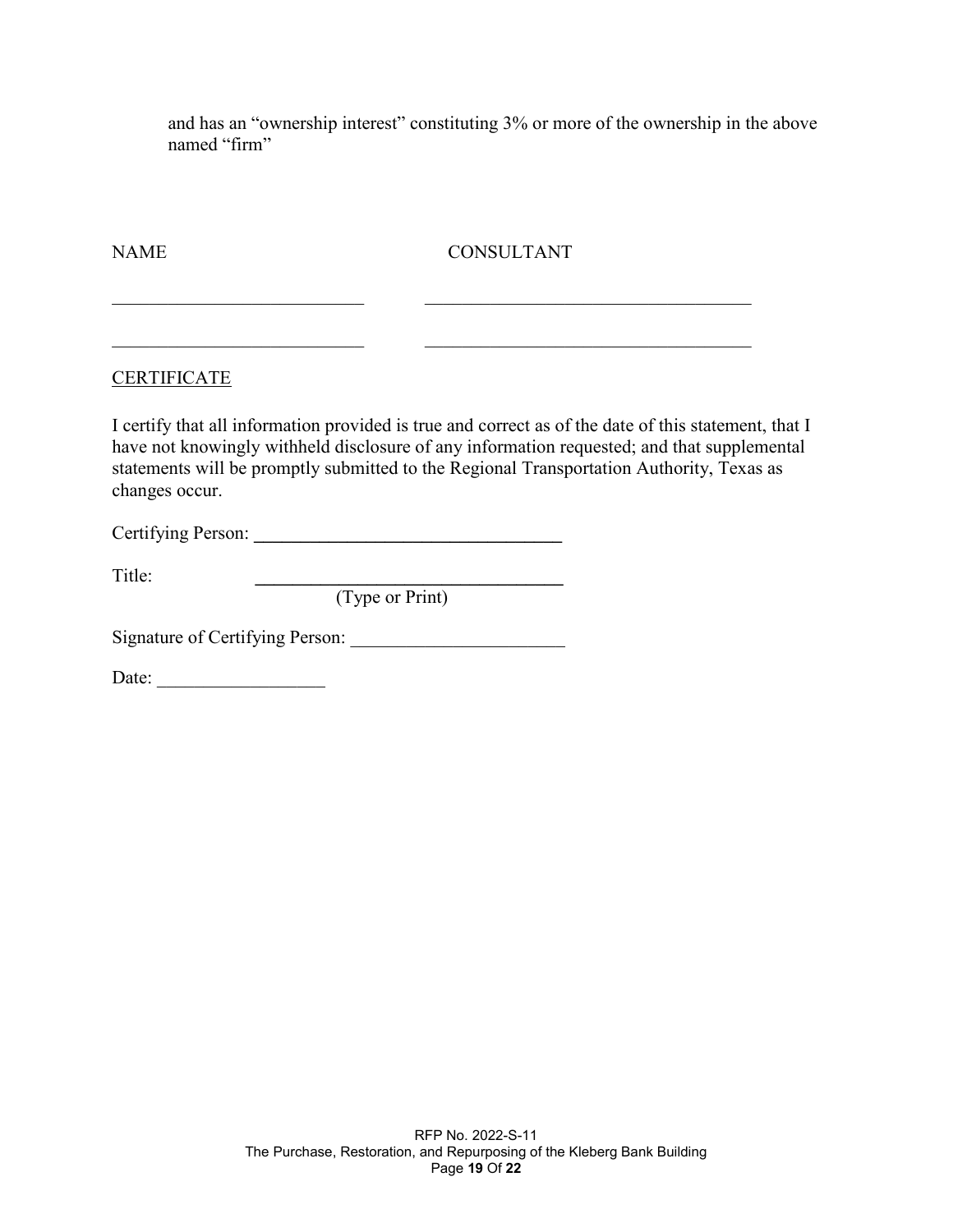#### **APPENDIX E**

# **REQUEST FOR INFORMATION/EXCEPTIONS/APPROVED EQUALS REQUEST**

(Please submit **one** form for **each** Request for Information/exception/approved equal)

|                            |                      |                      | Page: |
|----------------------------|----------------------|----------------------|-------|
| VENDOR:                    |                      |                      |       |
| PROJECT: RFP No. 2022-S-11 |                      |                      |       |
|                            | PAGE: PARAGRAPH: ___ |                      |       |
| Request:                   |                      |                      |       |
|                            |                      |                      |       |
|                            |                      |                      |       |
|                            |                      |                      |       |
|                            |                      | Signature            |       |
| **********************     |                      |                      |       |
|                            |                      | <b>FOR CCRTA USE</b> |       |
| Approved:                  |                      |                      |       |
| Response:                  |                      |                      |       |

\_\_\_\_\_\_\_\_\_\_\_\_\_\_\_\_\_\_\_\_\_\_\_\_\_\_\_\_\_\_\_\_\_\_\_\_\_\_\_\_\_\_ Chief Executive Officer/Designee

RFP No. 2022-S-11 The Purchase, Restoration, and Repurposing of the Kleberg Bank Building Page **20** Of **22**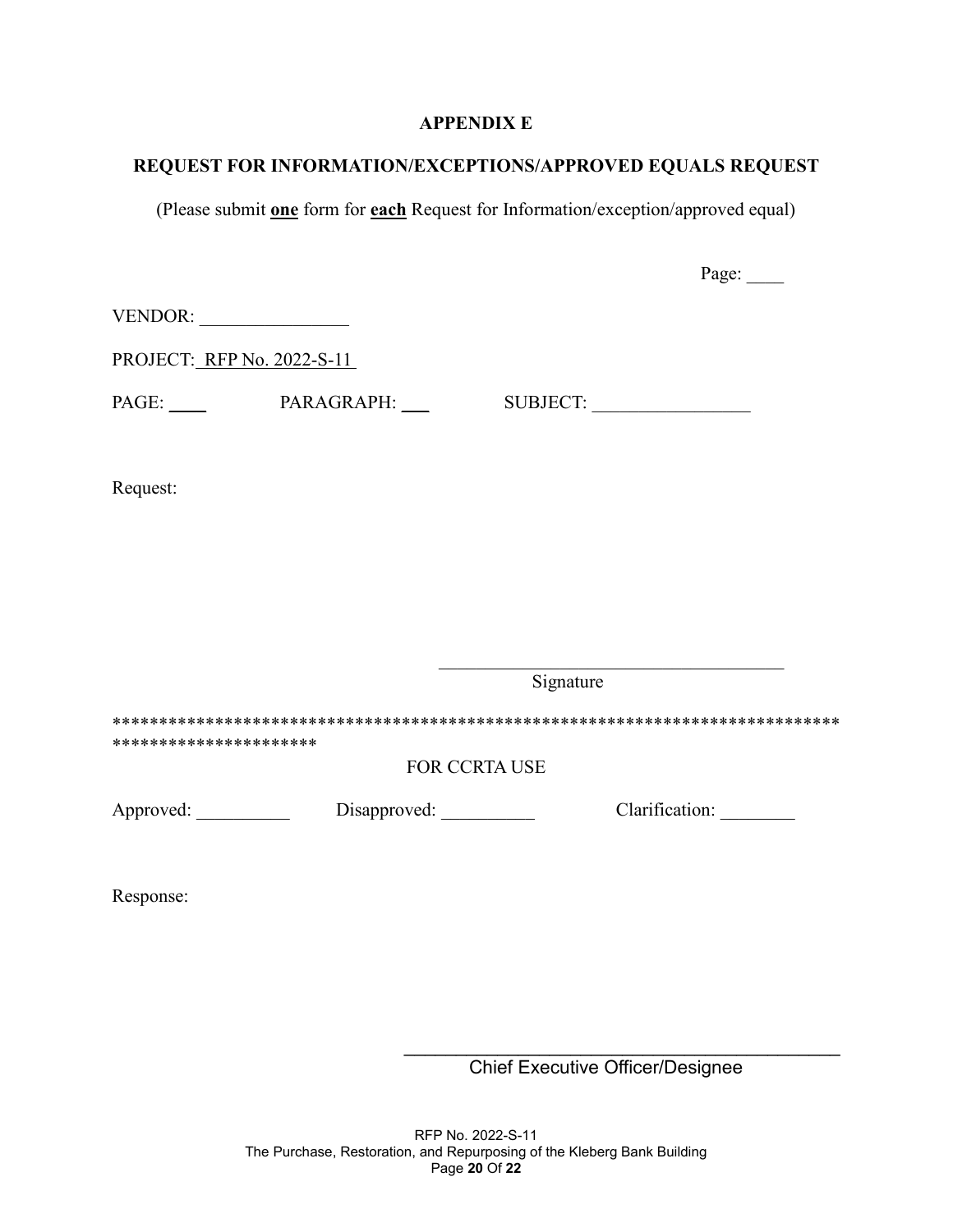#### **APPENDIX F**

#### **PROPOSAL SUBMISSION CHECKLIST**

In order for your proposal to be deemed as responsive to the requirements of the RFP, please use the checklist below to be sure that your proposal package includes all required documents.

| <b>Proposal Documents Required</b>                                                                                                                                          | <b>Check</b> |
|-----------------------------------------------------------------------------------------------------------------------------------------------------------------------------|--------------|
| Proposals MUST BE submitted in the following format:                                                                                                                        |              |
| 1. Cover Letter                                                                                                                                                             |              |
| 2. Restoration Plan                                                                                                                                                         |              |
| 3. Financial Arrangements                                                                                                                                                   |              |
| 4. Experience                                                                                                                                                               |              |
| 5. Certification Forms:                                                                                                                                                     |              |
| Certification Form (Appendix B)<br>5.1                                                                                                                                      |              |
| 5.2<br>Certification and Statement of Qualifications (Appendix C)<br>5.3<br>Disclosure of Interests Certification (Appendix D)                                              |              |
| Proposals MUST include the following:                                                                                                                                       |              |
| One original Proposal                                                                                                                                                       |              |
|                                                                                                                                                                             |              |
| Five hard copies of Proposal                                                                                                                                                |              |
| One Electronic copy of Proposal on a USB Flash Drive                                                                                                                        |              |
|                                                                                                                                                                             |              |
| Purchase Price (Appendix A) $-1$ original sealed in a separate envelope<br>NO OTHER COPIES ARE TO BE SUBMITED. DO NOT INCLUDE A COPY<br><b>ENCLOSED WITH YOUR PROPOSAL.</b> |              |
| Purchase Price (Appendix A) Proposer must:                                                                                                                                  |              |
| List the Proposer's Name<br>1.                                                                                                                                              |              |
| Complete the Purchase Price (Appendix A)<br>2.                                                                                                                              |              |
| 3.<br>Sign, Print, and Date the Purchase Price (Appendix A)                                                                                                                 |              |
| 5.1 Certification Form (Appendix B)                                                                                                                                         |              |
| Sign, Print Name, Print Title and Date                                                                                                                                      |              |
|                                                                                                                                                                             |              |
| 5.2 Certification and Statement of Qualifications (Appendix C)                                                                                                              |              |
| Certification and Statement of Qualifications (Appendix C) Proposer must:                                                                                                   |              |
| 1. Sign                                                                                                                                                                     |              |
| 2. Print Name                                                                                                                                                               |              |
| 3. Title and Date                                                                                                                                                           |              |
| 4. Firm Name                                                                                                                                                                |              |
| 5. Business address: Street, City, State and Zip                                                                                                                            |              |